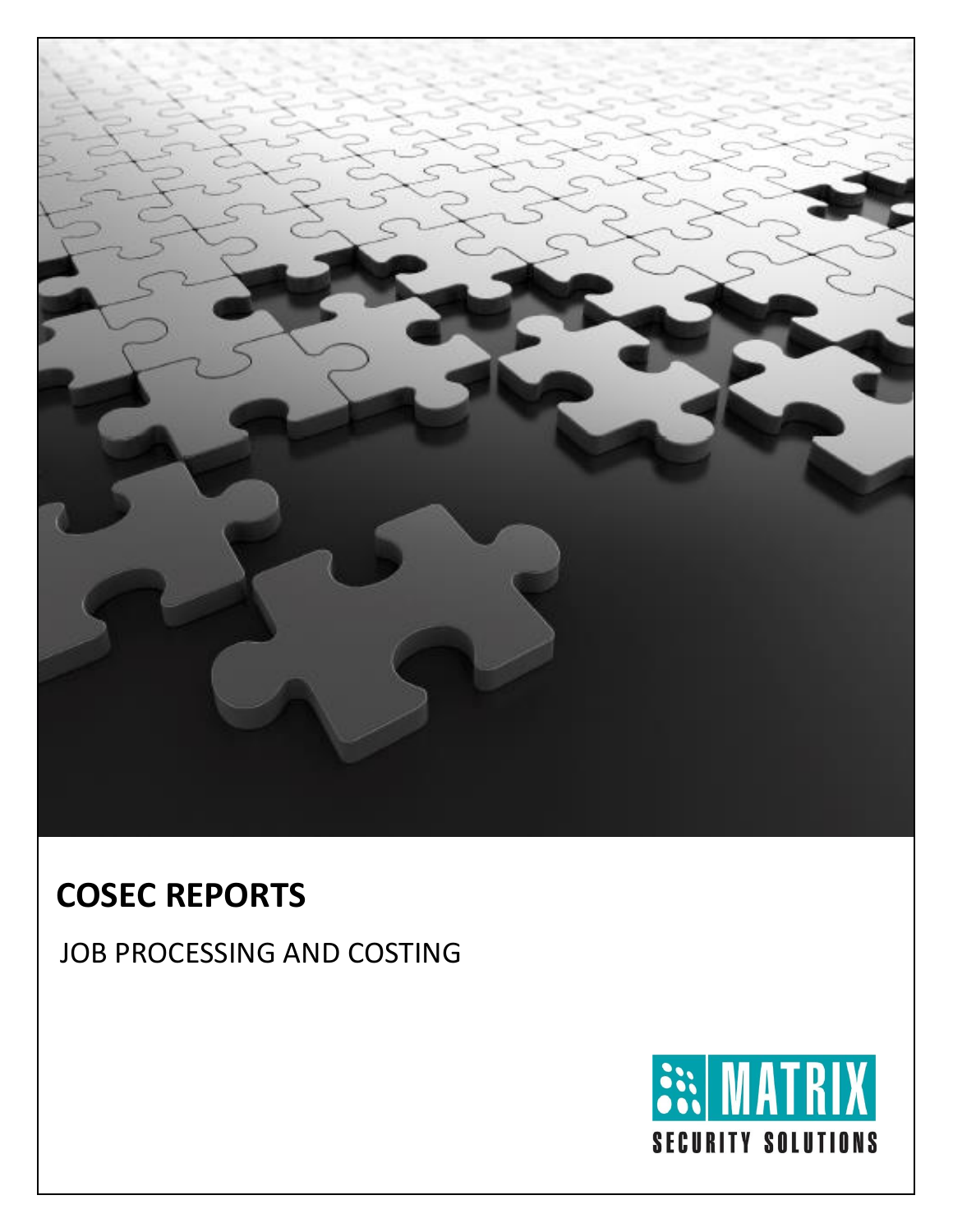#### **Documentation Disclaimer**

Matrix Comsec reserves the right to make changes in the design or layout of the reports as the situation may warrant. Specifications are subject to change without notice.

Information in this document may change from time to time. Matrix Comsec reserves the right to revise the information in this publication for any reason without prior notice. Matrix Comsec makes no warranties with respect to this documentation and disclaims any implied warranties. While every precaution has been taken in the preparation of this document, Matrix Comsec assumes no responsibility for errors or omissions. Neither is any liability assumed for damages resulting from the use of the information contained herein.

#### **Copyright**

All rights reserved. No part of this document may be copied or reproduced in any form or by any means without the prior written consent of Matrix Comsec.

Version 5 Release Date: Nov 24, 2016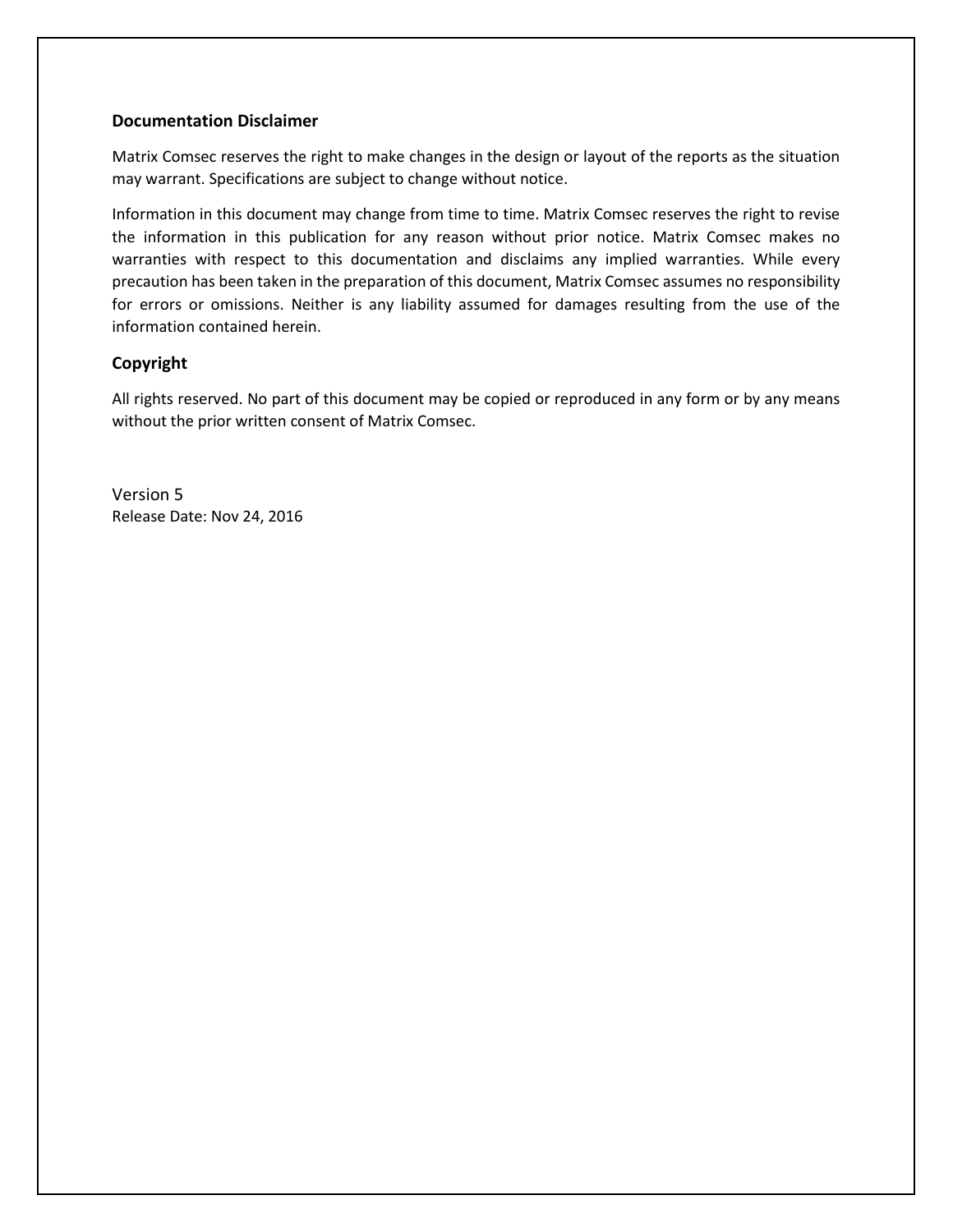### **User Job Details**

|                  | Page 1 of 1     |             |                  |
|------------------|-----------------|-------------|------------------|
|                  |                 |             |                  |
| <b>Run by:HR</b> |                 |             | Date: 22/09/2016 |
| <b>Sr No</b>     | <b>User ID</b>  | <b>Name</b> | <b>Job Hours</b> |
| 12-09-2016       |                 |             |                  |
|                  | <b>PROJECT1</b> |             |                  |
| 1                | 1425            | Manish      | 07:17            |
| $\overline{2}$   | 1426            | Monica      | 08:00            |
| 3                | 1427            | Mukesh      | 05:00            |
|                  |                 | Total:      | 20:17            |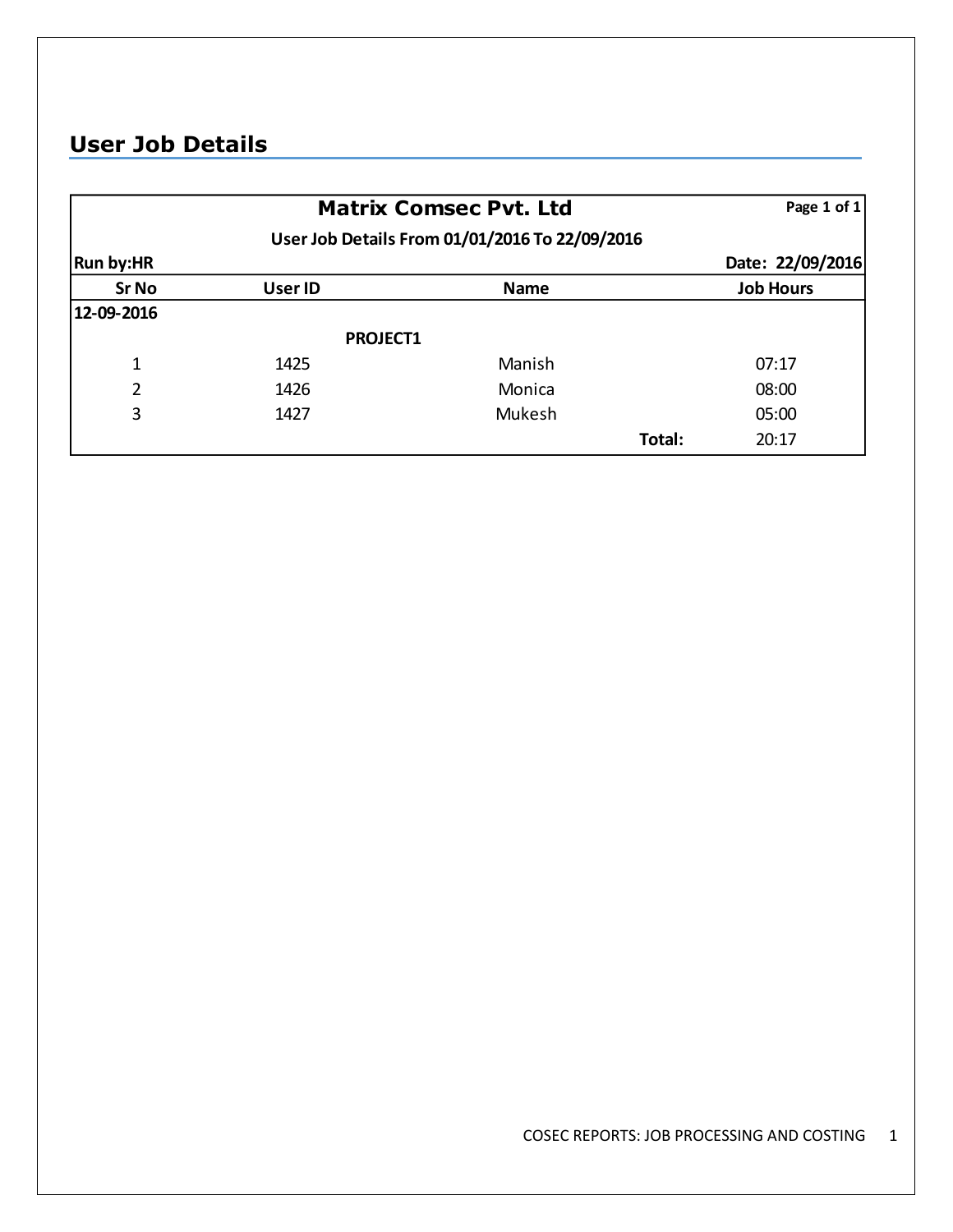# **Organization-Wise Job Details**

|                | <b>Matrix Comsec pvt. Ltd.</b>                                    |                  |                  |        |                     |                 |                              |                             |  |  |
|----------------|-------------------------------------------------------------------|------------------|------------------|--------|---------------------|-----------------|------------------------------|-----------------------------|--|--|
|                | Organization-Wise Daily Job Details From 01/01/2016 To 22/09/2016 |                  |                  |        |                     |                 |                              |                             |  |  |
| Run by:HR      |                                                                   |                  |                  |        |                     |                 |                              | Date:9/22/2016              |  |  |
| User ID        | <b>Name</b>                                                       | Project          | Job              |        | Job<br><b>Hours</b> | <b>Out Time</b> | <b>Break</b><br><b>Hours</b> | Un-Assigned<br><b>Hours</b> |  |  |
| 09-09-2016     |                                                                   |                  |                  |        |                     |                 |                              |                             |  |  |
| Organization-1 |                                                                   |                  |                  |        |                     |                 |                              |                             |  |  |
| 1425           | <b>Mukesh</b>                                                     | PRJ1             |                  |        | 8:00                | 7:20            | 00:30                        | 06:00                       |  |  |
|                |                                                                   |                  |                  | Total: | 8:00                | 7:20            | 00:30                        | 06:00                       |  |  |
| 12-09-2016     |                                                                   |                  |                  |        |                     |                 |                              |                             |  |  |
| Organization-1 |                                                                   |                  |                  |        |                     |                 |                              |                             |  |  |
| 1425           | <b>Mukesh</b>                                                     | PRJ <sub>2</sub> | JOB1             |        | 8:00                | 7:00            | 00:30                        | 02:00                       |  |  |
| 1426           | <b>Naresh</b>                                                     | PRJ2             | JOB <sub>2</sub> |        | 7:00                | 7:30            | 00:30                        | 0:00                        |  |  |
|                |                                                                   |                  |                  | Total: | 15:00               | 00:00           | 01:00                        | 02:00                       |  |  |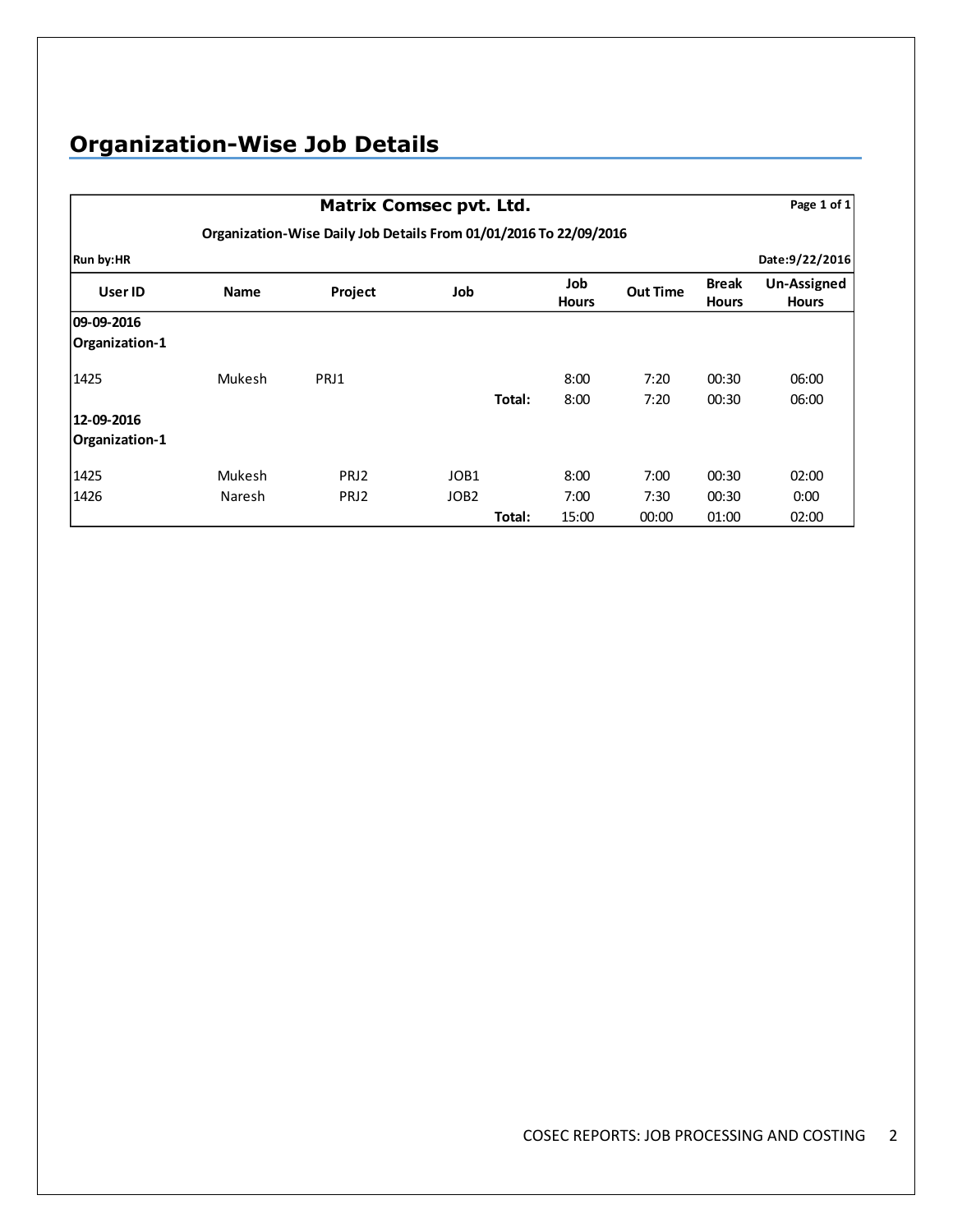# **Organization-Wise Monthly Job Details**

| <b>Matrix Comsec Pvt. Ltd.</b><br>Organization-Wise Monthly Job Details For SEPTEMBER-2016 |               |                          |             |      |              |                  | Page 1 of 1     |                    |                         |
|--------------------------------------------------------------------------------------------|---------------|--------------------------|-------------|------|--------------|------------------|-----------------|--------------------|-------------------------|
| <b>Run by:HR</b>                                                                           |               |                          |             |      |              |                  |                 |                    | Date: 22/09/2016        |
| User ID                                                                                    | Name          |                          |             |      |              |                  | <b>Total</b>    |                    |                         |
|                                                                                            |               |                          |             | Jobs | Projects     | <b>Job Hours</b> | <b>Out Time</b> | <b>Break Hours</b> | <b>Unassigned Hours</b> |
| Matrix Comsec pvt. Ltd.                                                                    |               |                          |             |      |              |                  |                 |                    |                         |
| 1425                                                                                       | <b>Mukesh</b> |                          |             | 1    | $\mathbf{1}$ | 07:17            | 00:00           | 00:00              | 08:00                   |
|                                                                                            |               | 09 Fri                   | 12          |      |              |                  |                 |                    |                         |
|                                                                                            |               |                          | Mon         |      |              |                  |                 |                    |                         |
| <b>Total Jobs</b>                                                                          |               | 0                        | 1           |      |              |                  |                 |                    |                         |
| <b>Total Projects</b>                                                                      |               | 0                        | 1           |      |              |                  |                 |                    |                         |
| Job Hours                                                                                  |               | $\overline{\phantom{a}}$ | 07:17       |      |              |                  |                 |                    |                         |
| <b>OutTime Hours</b>                                                                       |               | $\overline{\phantom{a}}$ |             |      |              |                  |                 |                    |                         |
| <b>Break Hours</b>                                                                         |               |                          |             |      |              |                  |                 |                    |                         |
| <b>Unassigned Hours</b>                                                                    |               |                          | 06:00 02:00 |      |              |                  |                 |                    |                         |
| 1426                                                                                       | Manish        |                          |             | 1    | $\mathbf{1}$ | 08:00            | 00:00           | 01:00              | 00:00                   |
|                                                                                            |               | 12                       |             |      |              |                  |                 |                    |                         |
|                                                                                            |               | Mon                      |             |      |              |                  |                 |                    |                         |
| <b>Total Jobs</b>                                                                          |               | 1                        |             |      |              |                  |                 |                    |                         |
| <b>Total Projects</b>                                                                      |               | 1                        |             |      |              |                  |                 |                    |                         |
| Job Hours                                                                                  |               | 08:00                    |             |      |              |                  |                 |                    |                         |
| <b>OutTime Hours</b>                                                                       |               | $\overline{\phantom{a}}$ |             |      |              |                  |                 |                    |                         |
| <b>Break Hours</b>                                                                         |               | 01:00                    |             |      |              |                  |                 |                    |                         |
| Unassigned Hours                                                                           |               | $\overline{\phantom{a}}$ |             |      |              |                  |                 |                    |                         |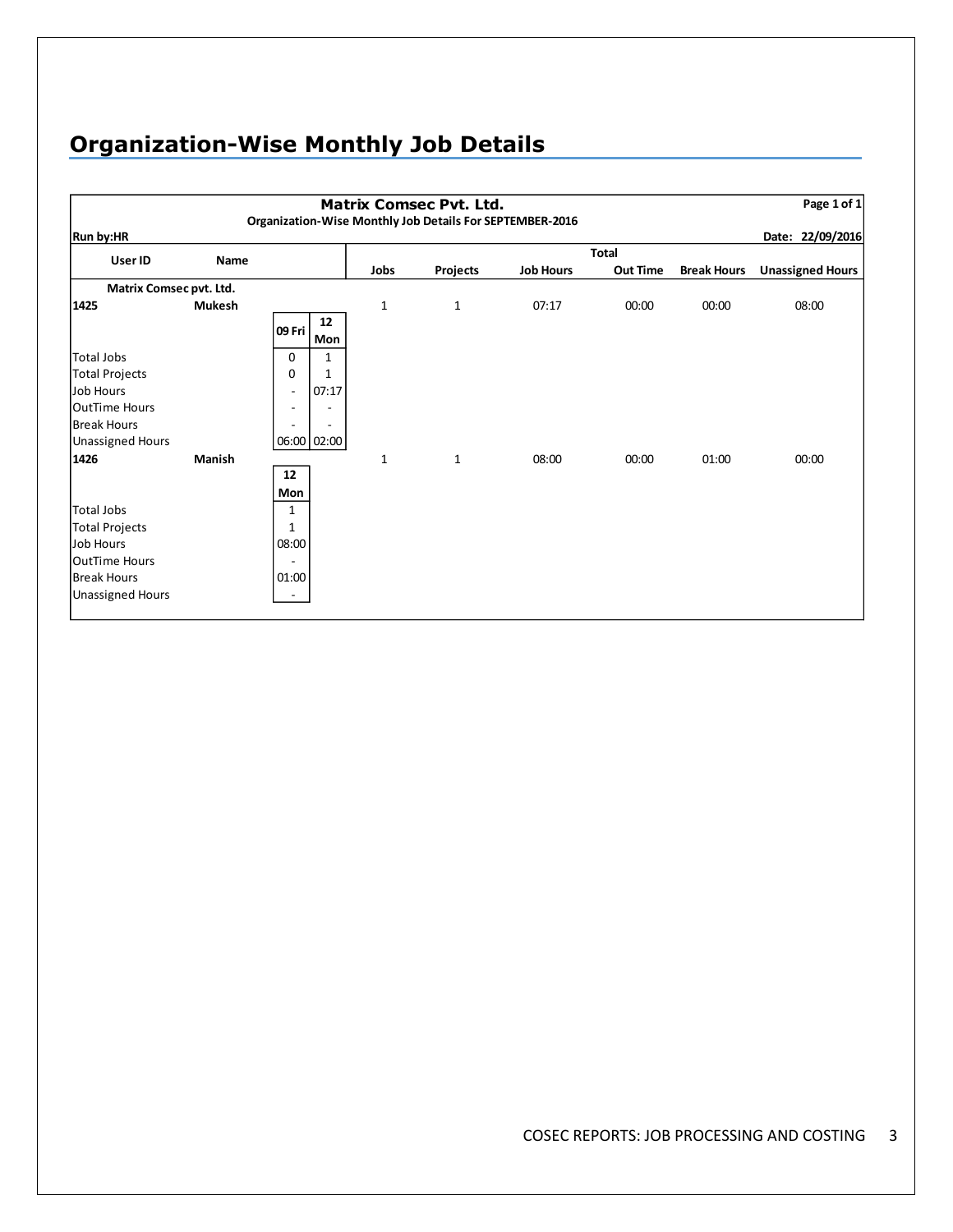### **Job Transactions**

|            |                     |              | <b>Matrix Comsec Pvt. Ltd.</b>                 |                       |       |                          | Page 1 of 1      |
|------------|---------------------|--------------|------------------------------------------------|-----------------------|-------|--------------------------|------------------|
|            |                     |              | Job Transactions From 01/07/2014 To 22/09/2016 |                       |       |                          |                  |
| Run by:HR  |                     |              |                                                |                       |       |                          | Date: 22/09/2016 |
| User ID    | <b>Name</b>         | Project      | Job                                            | <b>Start</b>          | End   | <b>Hours Type</b>        | <b>Hours</b>     |
| 09-09-2016 |                     |              |                                                |                       |       |                          |                  |
| 1425       | Mukesh              | PRJ1         |                                                | 09:00                 | 15:00 | UnAssigned               | 06:00            |
|            | <b>Total Hours:</b> | Job<br>00:00 | <b>Un-Assigned</b><br>06:00                    | <b>Break</b><br>00:00 |       | <b>Out Time</b><br>00:00 |                  |
| 12-09-2016 |                     |              |                                                |                       |       |                          |                  |
| 1425       | Mukesh              | PRJ1         | JO1:JOB1                                       | 09:00                 | 10:00 | Job                      | 01:00            |
| 1425       | Mukesh              | PRJ1         |                                                | 10:00                 | 12:00 | UnAssigned               | 02:00            |
| 1425       | Mukesh              | PRJ1         | JO1:JOB1                                       | 12:00                 | 12:00 | Job                      |                  |
| 1425       | Mukesh              | PRJ1         | JO1:JOB1                                       | 12:00                 | 18:00 | Job                      | 06:00            |
| 1425       | Mukesh              | PRJ1         | JO1:JOB1                                       | 18:00                 | 18:17 | Job                      | 00:17            |
|            | <b>Total Hours:</b> | Job          | <b>Un-Assigned</b>                             | <b>Break</b>          |       | <b>Out Time</b>          |                  |
|            |                     | 07:17        | 02:00                                          | 00:00                 |       | 00:00                    |                  |
| 1426       | Manish              | PRJ1         | JO1:JOB1                                       | 09:00                 | 13:00 | Job                      | 04:00            |
| 1426       | Manish              | PRJ1         | JO1:JOB1                                       | 13:00                 | 14:00 | <b>Break</b>             | 01:00            |
| 1426       | Manish              | PRJ1         | JO1:JOB1                                       | 14:00                 | 18:00 | Job                      | 04:00            |
|            | <b>Total Hours:</b> | Job          | <b>Un-Assigned</b>                             | <b>Break</b>          |       | <b>Out Time</b>          |                  |
|            |                     | 08:00        | 00:00                                          | 01:00                 |       | 00:00                    |                  |
| 1427       | Monica              |              |                                                |                       |       |                          |                  |
| 1427       | Monica              | PRJ1         | JO1:JOB1                                       | 09:00                 | 13:00 | Job                      | 04:00            |
| 1427       | Monica              | PRJ1         | JO1:JOB1                                       | 13:00                 | 14:00 | <b>Break</b>             | 01:00            |
| 1427       | Monica              | PRJ1         | JO1:JOB1                                       | 14:00                 | 15:00 | Job                      | 01:00            |
|            | <b>Total Hours:</b> | Job          | Un-Assigned                                    | <b>Break</b>          |       | <b>Out Time</b>          |                  |
|            |                     | 05:00        | 00:00                                          | 01:00                 |       | 00:00                    |                  |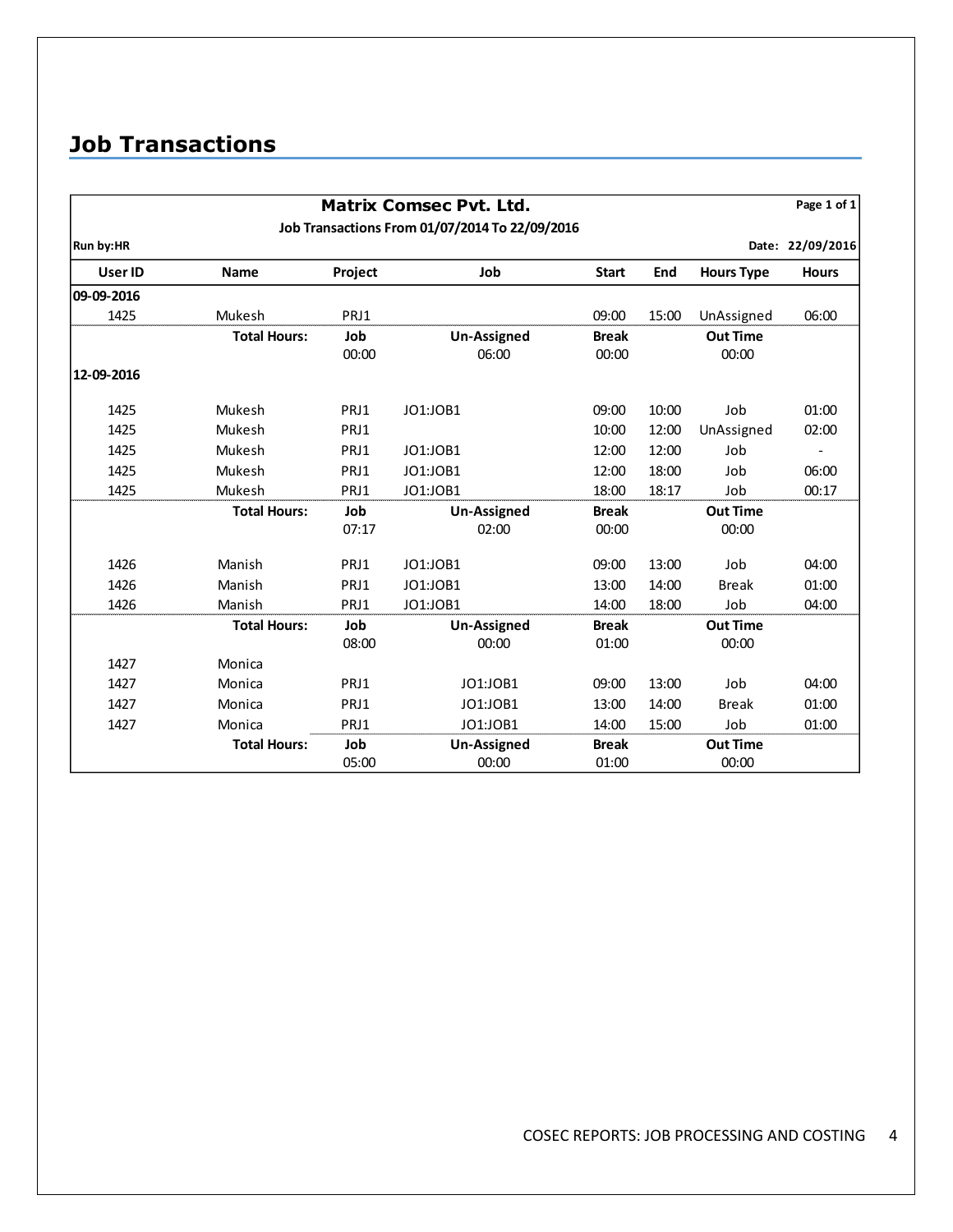### **Organization-Wise Transaction-Wise Hours Summary**

|            |       |                    |      |                                                                                | <b>Matrix Comsec Pvt. Ltd</b> |              |              |              |                 |                 | Page 1 of 1     |
|------------|-------|--------------------|------|--------------------------------------------------------------------------------|-------------------------------|--------------|--------------|--------------|-----------------|-----------------|-----------------|
|            |       |                    |      | Organization-Wise Transaction-Wise Hours Summary From 01/01/2015 To 22/09/2016 |                               |              |              |              |                 |                 |                 |
| Run by:HR  |       |                    |      |                                                                                |                               |              |              |              |                 | Date: 9/22/2016 |                 |
| Date       | Shift | Project            | Job  | <b>Start</b>                                                                   | <b>End</b>                    | Award        | Penalty      | Total        | <b>Standard</b> | OT <sub>1</sub> | OT <sub>2</sub> |
|            |       |                    |      |                                                                                |                               | <b>Hours</b> | <b>Hours</b> | <b>Hours</b> | <b>Hours</b>    |                 |                 |
| 1425       |       | <b>Mukesh</b>      |      |                                                                                | Designation-1                 |              |              |              |                 |                 |                 |
| 09/09/2016 | GS    |                    |      | 09/09/2016                                                                     | 09/09/2016                    |              |              | 06:00        |                 |                 |                 |
|            |       |                    |      | 09:00                                                                          | 15:00                         |              |              |              |                 |                 |                 |
| 12/09/2016 | GS    | PRJ1               | JOB1 | 12/09/2016                                                                     | 12/09/2016                    |              |              | 01:00        |                 |                 |                 |
|            |       |                    |      | 09:00                                                                          | 10:00                         |              |              |              |                 |                 |                 |
| 12/09/2016 | GS    | PRJ1               | JOB1 | 12/09/2016                                                                     | 12/09/2016                    |              |              | 02:00        |                 |                 |                 |
|            |       |                    |      | 10:00                                                                          | 12:00                         |              |              |              |                 |                 |                 |
| 12/09/2016 | GS    | PRJ1               | JOB1 | 12/09/2016                                                                     | 12/09/2016                    |              |              |              |                 |                 |                 |
|            |       |                    |      | 12:00                                                                          | 12:00                         |              |              |              |                 |                 |                 |
| 12/09/2016 | GS    | PRJ1               | JOB1 | 12/09/2016                                                                     | 12/09/2016                    |              |              | 06:00        |                 |                 |                 |
|            |       |                    |      | 12:00                                                                          | 18:00                         |              |              |              |                 |                 |                 |
| 12/09/2016 | GS    | PRJ1               | JOB1 | 12/09/2016                                                                     | 12/09/2016                    |              |              | 00:17        |                 |                 |                 |
|            |       |                    |      | 18:00                                                                          | 18:17                         |              |              |              |                 |                 |                 |
|            |       | <b>Total Days:</b> | 2    |                                                                                |                               |              |              | 15:17        |                 |                 |                 |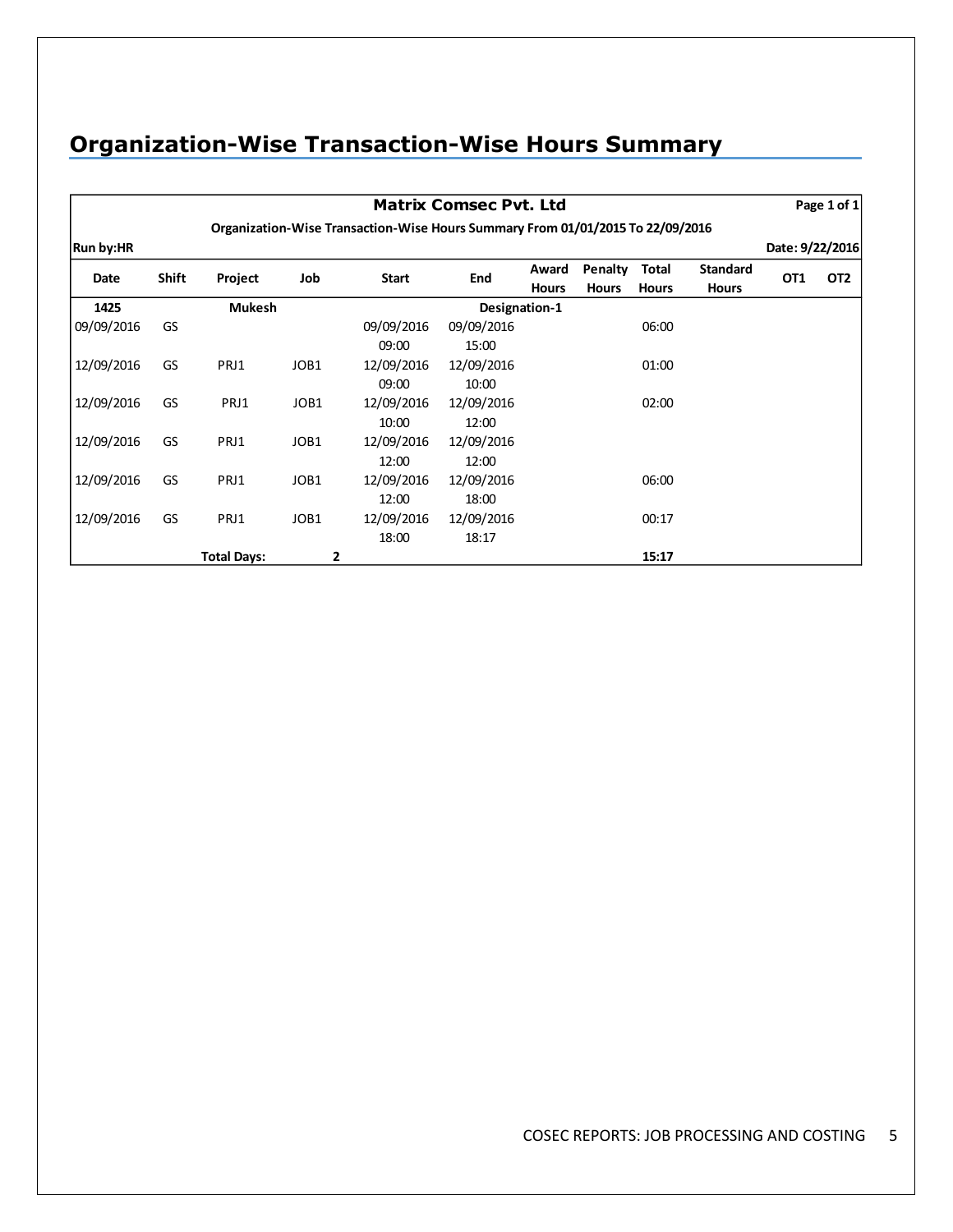### **Project Summary**

| <b>Run By: HR</b>   | <b>Matrix Comsec pvt. Ltd.</b><br><b>Project Summary</b> |           |                    |                   |                  |           |  |  |
|---------------------|----------------------------------------------------------|-----------|--------------------|-------------------|------------------|-----------|--|--|
| <b>Project Code</b> | <b>Name</b>                                              | Date      | <b>Phase Count</b> | <b>User Count</b> | <b>Job Hours</b> | Job Count |  |  |
| PRJ1                | Project-1                                                | 12/9/2015 |                    |                   | 7.17             |           |  |  |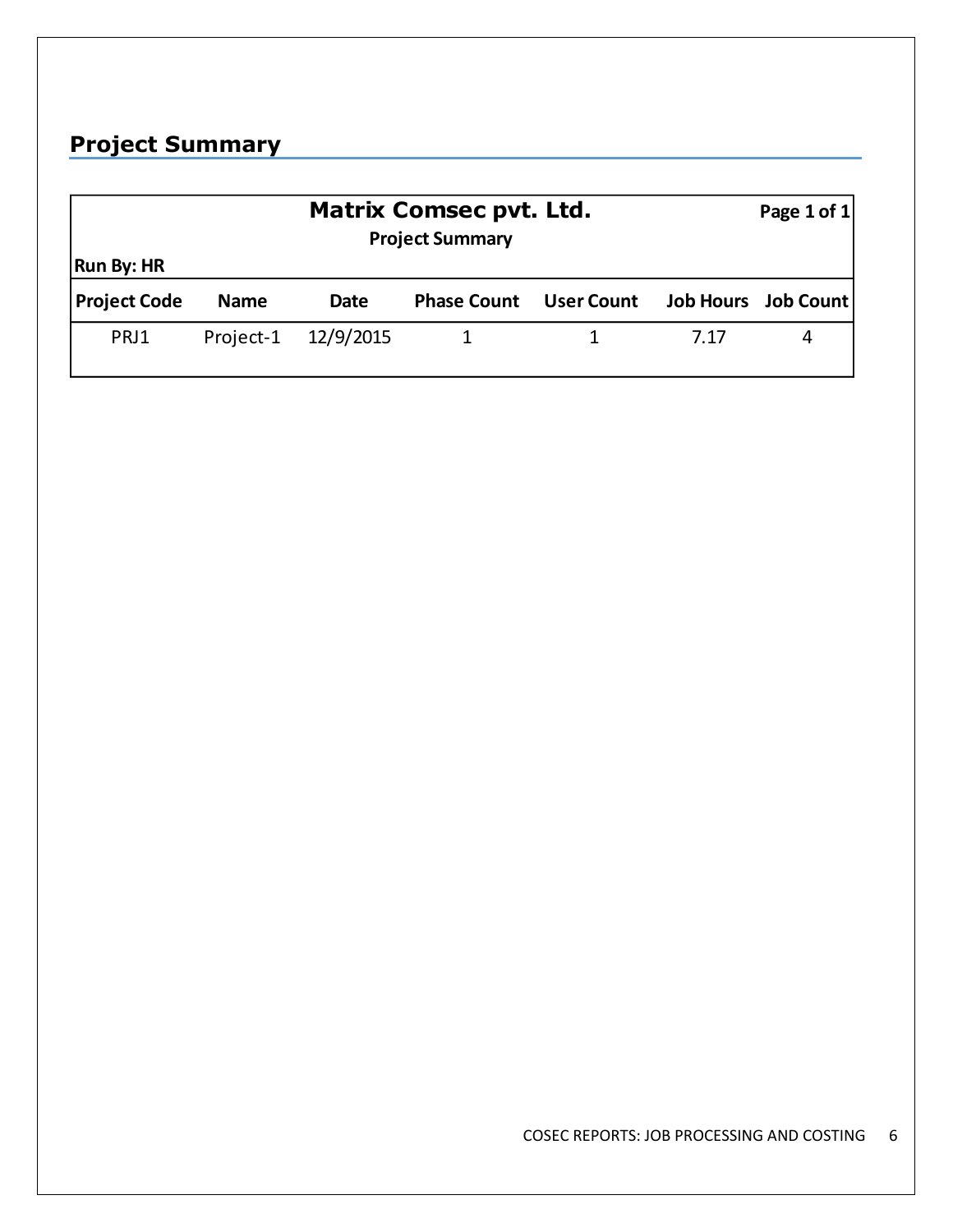## **Phase Summary**

|                   |                 | <b>Matrix Comsec pvt. Ltd.</b><br><b>Phase Summary</b> | Page 1 of $1$     |                  |
|-------------------|-----------------|--------------------------------------------------------|-------------------|------------------|
| <b>Run By: HR</b> |                 |                                                        |                   |                  |
| <b>Phase ID</b>   | <b>Name</b>     | <b>Project Count</b>                                   | <b>User Count</b> | <b>Job Hours</b> |
| A1                | <b>Dispense</b> |                                                        |                   | 7.17             |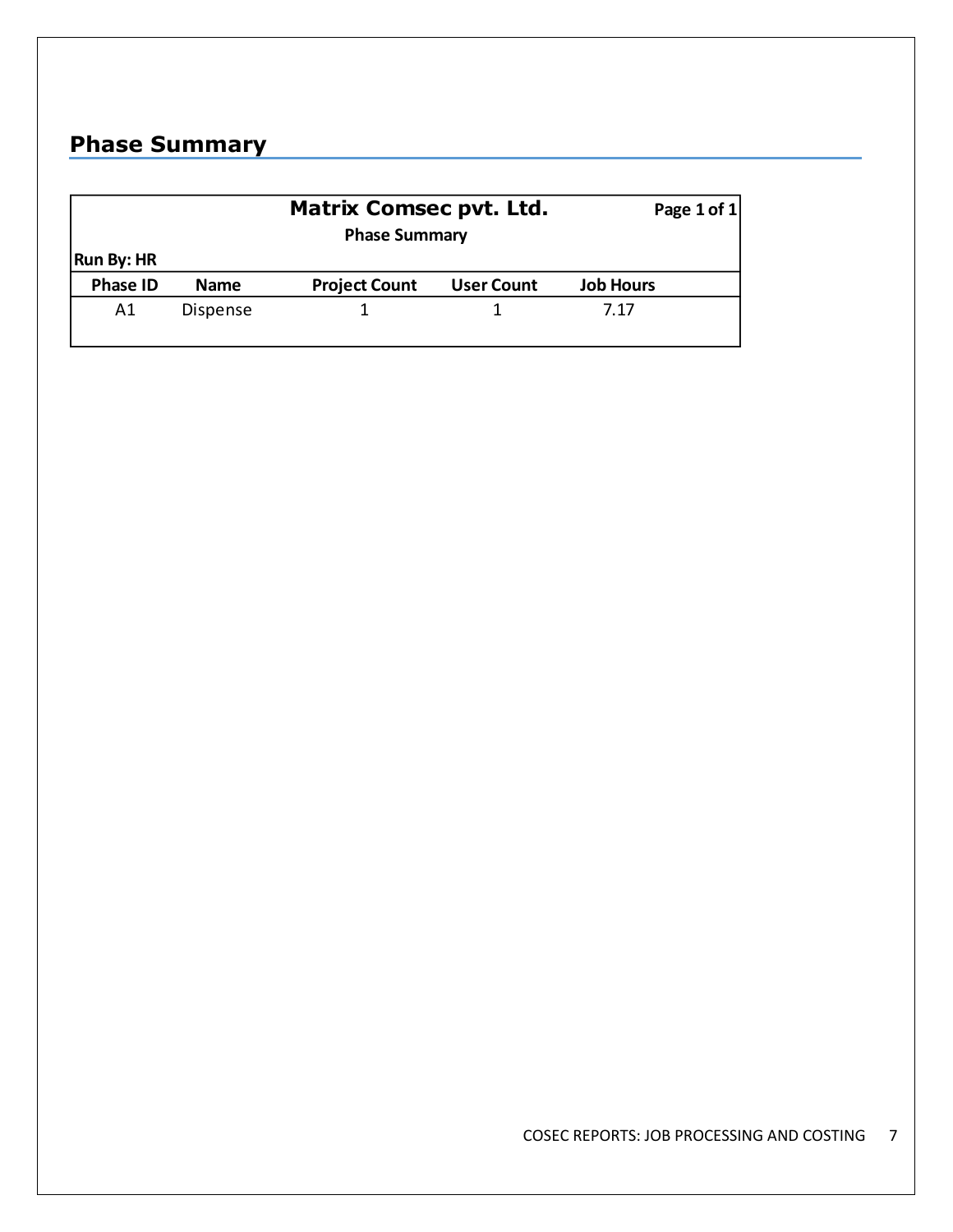### **Job Summary**

|                   | <b>Matrix Comsec pvt. Ltd.</b><br><b>Job Summary</b> |                     |                   |                   |                  |  |  |  |  |
|-------------------|------------------------------------------------------|---------------------|-------------------|-------------------|------------------|--|--|--|--|
| <b>Run By: HR</b> |                                                      |                     |                   |                   |                  |  |  |  |  |
| <b>Phase ID</b>   | <b>Name</b>                                          | <b>Project Code</b> | <b>Phase Code</b> | <b>User Count</b> | <b>Job Hours</b> |  |  |  |  |
| JO1               | Job1                                                 | Pri1                | .11               |                   | 7.17             |  |  |  |  |